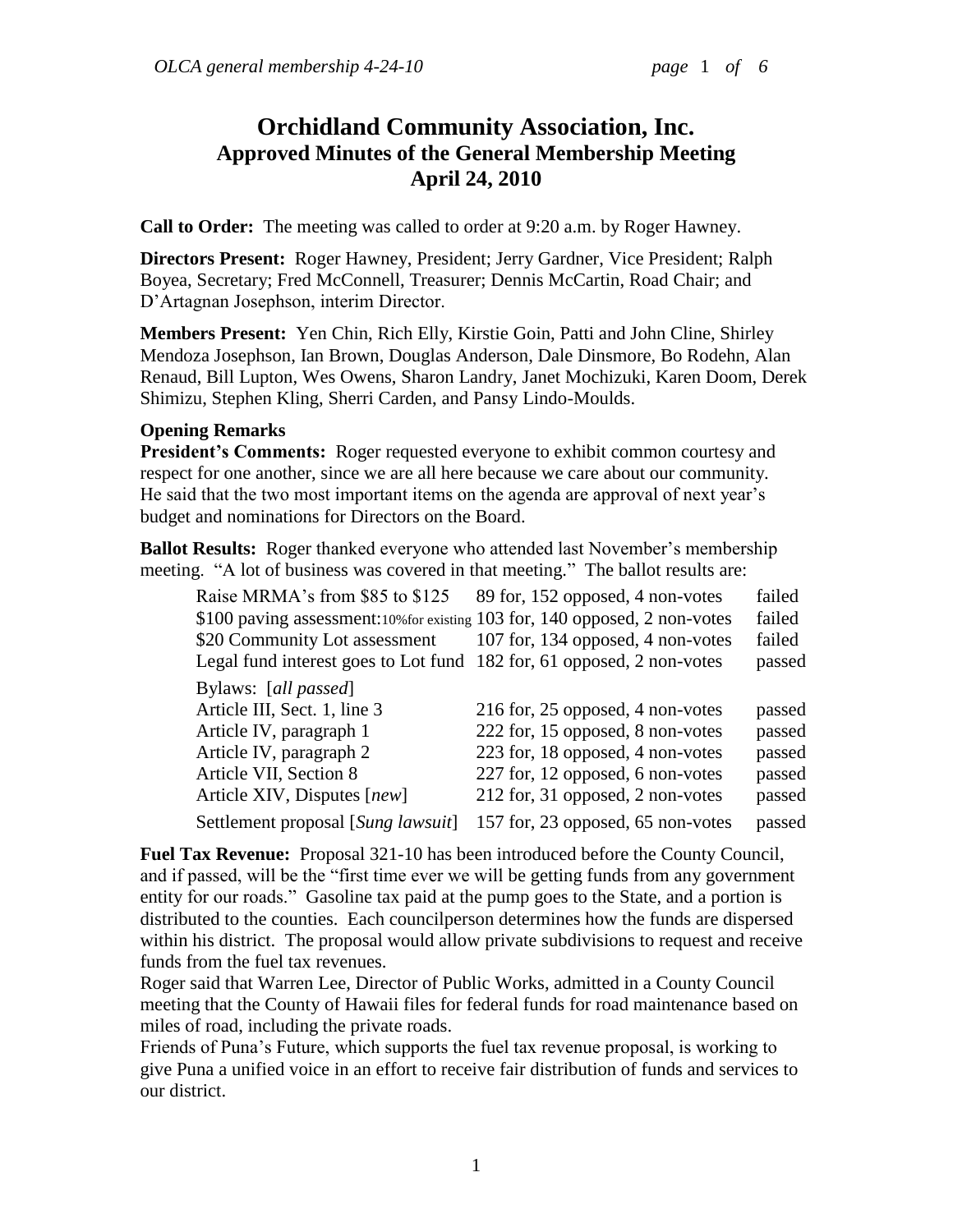**Policies and Procedures:** Three policies have been posted for several months on the Association website for community input before they are approved by the Board of Directors. They are:

- a) Adoption of Policies and Procedures Policy
- b) Conflict of Interest Policy
- c) Collections Policy

**Nominations to Board of Directors:** There has not been a full Board of 11 directors for several years. The current Board has only six members, and 6 are needed for a quorum. Roger said all the current directors except himself joined the Board to make a quorum.

**Ian Brown nominated Derek Shimuzu to the Board of Directors. Derek accepted. Alan Renaud nominated Sharon Landry to the Board of Directors. Sharon accepted.**

**Sharon Landry nominated Rick Turner to the Board of Directors. He was not present to accept.**

**Janet Mochizuki nominated Bill Lupton to the Board of Directors. Bill accepted.**

**Approval of Minutes: The minutes of November 21, 2009, were approved unanimously by acclamation.**

**Treasurer's Report:** Roger thanked Fred for his considerable effort in establishing separate bank accounts for the various OLCA funds.

Fred reported that the balance sheets are now balanced "to the penny," and the audit review has been completed.

**RMC Report:** Dennis reported that he has used purchase orders to track where we are spending money, including materials for volunteer workparties.

A major project under construction is the washout at  $39<sup>th</sup>$  and Pohaku.

The new chipseal at  $36<sup>th</sup>$  and Orchidland, donated by Kyle Pua as an example of his work, is breaking down already; that area and the realignment at  $37<sup>th</sup>$  and Pohaku will be paved with asphalt soon.

Another priority is the problem area on  $35<sup>th</sup>$  between Pohaku Place and Laniuma. The Board is considering what is needed there, how to deal with the drainage problem, and the cost. The repair has been estimated at \$18,000 to \$20,000.

The side roads have received gravel and cinders for volunteer work projects and sledding to recover materials and crown the roads. The sled does not work well on roads which have no materials, like  $34<sup>th</sup>$  and  $35<sup>th</sup>$ , which were skipped in the last maintenance rotation. About \$4,800 of large cinder was put on the dead end of  $34<sup>th</sup>$ , "which is a lot more passable now."

The next paving increment is Ilima, but there is not enough money in the paving fund to address that yet.

The main roads have received \$22,400 worth of maintenance, with another \$3000 work remaining, in addition to the \$20-30,000 allocated for Pohaku and  $39<sup>th</sup>$ .

Almost \$26,000 has been spent on side roads. "Now that we have an accurate accounting of how much is available from prior years' savings, we can get a lot more work done." There are five more block parties scheduled, and the sledding will continue.

**Budget:** Fred said that the budget published in the March letter was used as a starting point for revisions at the April Board meeting. The revised version is in QuickBooks for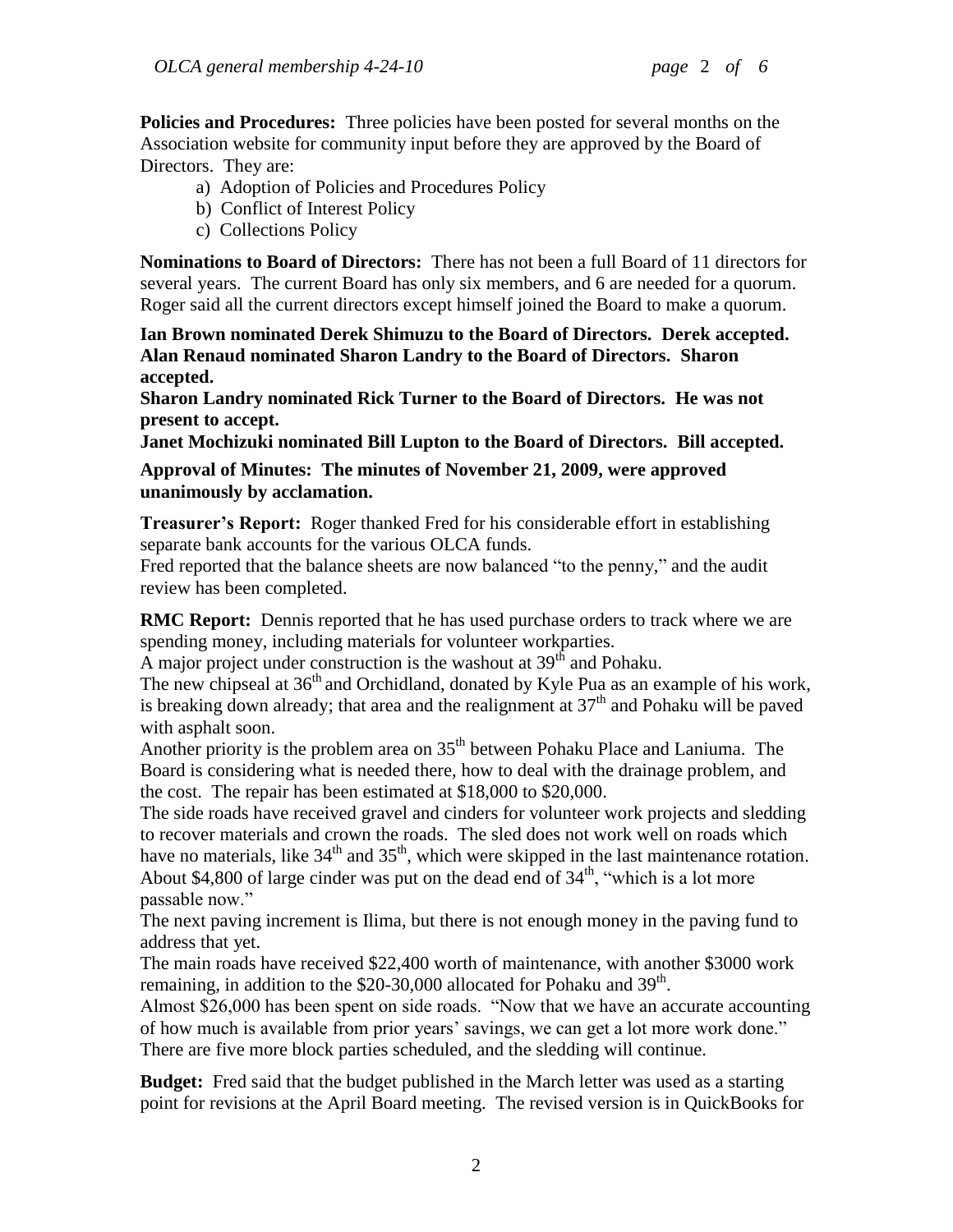the first time ever, so all reporting will come from one source; in the past it was reported from a spread sheet.

Jerry said the Board often hears complaints that "nothing has been done on my road for years," and asked that labor, equipment and materials expenses be entered in QuickBooks by road or area for documentation. Dennis said he does already track where material goes, but he could develop a code to track road expenses block by block in QuickBooks. Karen said her records also document which areas receive work and materials. Janet Mochizuki said that the legal expense for placing liens should be included under lien expenses, not legal/professional fees. Roger explained that legal fees cover all legal expenses, including the insurance deductible in case of lawsuits. The legal defense fund is a separate fund, and cannot be used until "after an amount equal to the insurance deductible is used up."

Janet suggested an annual administrative fee of \$20 to pay for administrative expenses. Ian Brown said this is very similar to the proposed increase which failed, and would undermine that vote. Wes said it is possible that the amount actually collected might not cover actual administrative expenses. Roger added that a court judgment allows us to collect road maintenance fees for road maintenance "and the administration thereof. These fees are very enforceable, especially in light of the recent Murakami case."

### **Janet Mochizuki moved to charge an annual \$20 administrative fee separate from the road fees (MRMA's). Doug Anderson seconded. The motion failed by a vote of 2 for, 28 opposed.**

### **Fred McConnell moved to change budget line item 60-62 "Legal Fees" to "Legal Fees, general." Doug Anderson seconded. The motion passed by a vote of 26 for, 0 opposed.**

Derek Shimizu asked the Association's stand on uncollected fees. Roger said that we have only 62% compliance, and the court has instructed us as to the proper procedure for collections. As soon as the Collections Policy and Procedure is approved, the Board can move forward on this, beginning with a friendly letter and proceeding in sequence to a final attachment of liens. Placing liens is now much more expensive, because a court determination of the amount owed is required before a lien can be placed. Our attorney has suggested that it may be possible to have a signed agreement with the lot owner that OLCA's fees will be paid upon sale or transfer of the property, with a copy sent to the Bureau of Conveyances, so that a lien does not necessary to recover our fees.

Ian Brown suggested that owners would be more willing to pay their fees if we divided the money allocated for side road maintenance evenly among all the side roads, so that "everyone gets an equal amount of work every year." This would have a cumulative effect, because if no maintenance happens for several years, we lose what we have through neglect. Fred said we need to work on the worst areas first.

Ian said that the equipment storage is a wasted expense. Roger agreed that we have a lot of old equipment, which is not working well, except for the Kubota tractor. A liquidation process could lower or eliminate storage fees and equipment maintenance costs. Ian said that the equipment could be stored on the Community Lot and proposed that we liquidate unusable equipment.

Gary Dalton, Road Manager, said that it is his job to determine which areas need repair. Some areas are in good repair; others have no materials or have received no maintenance.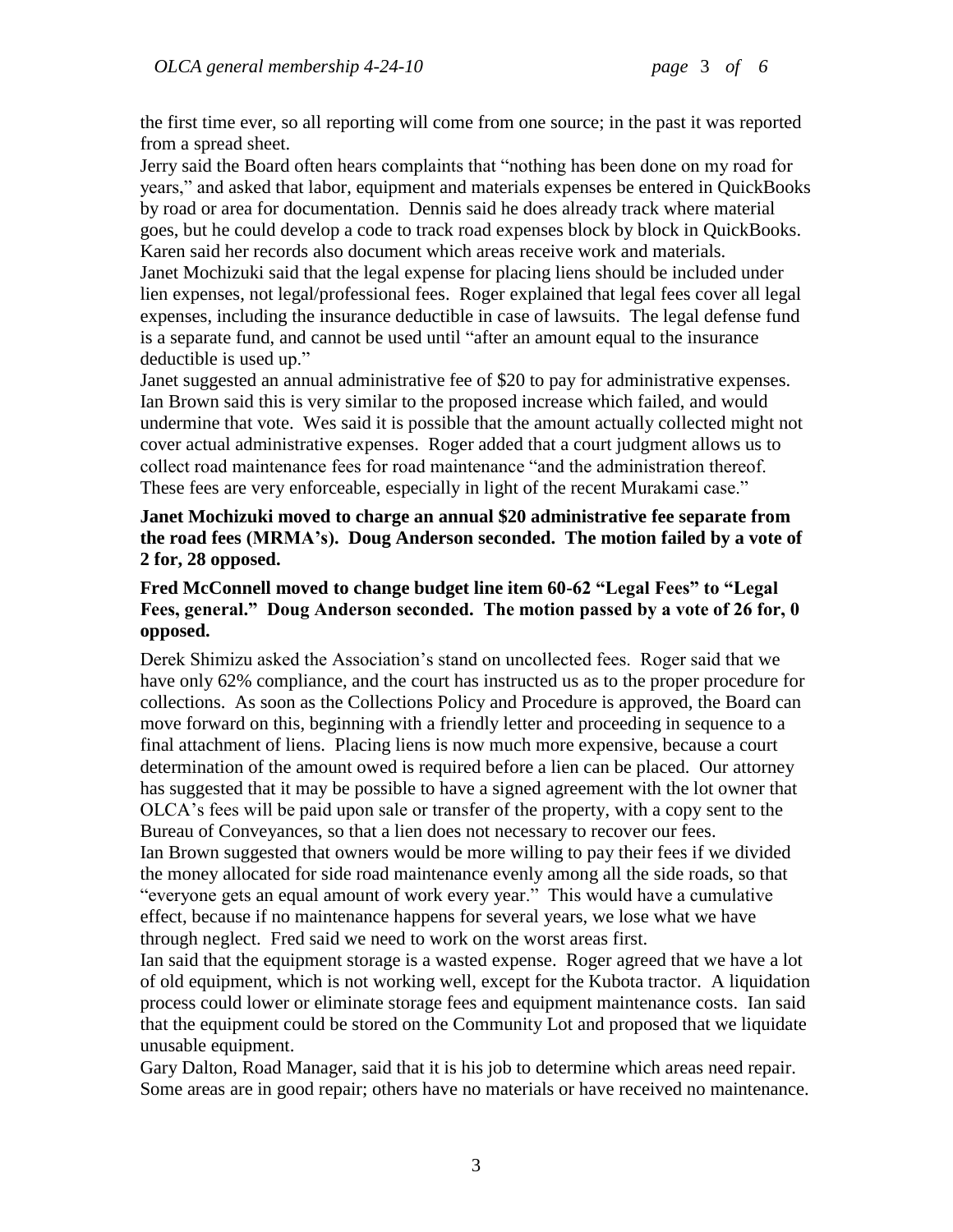Kirstie Goin asked why the Board is requesting \$61,000 for the administrative fund budget, since not nearly that much has been spent this year. Fred responded that this includes possible rate increases for some of the Association's contractors. Roger said the Board will evaluate each person's performance to make this determination. Also liens have a substantial increase because of increased legal costs to place them.

Doug Anderson said that although line items are approved, the money does not have to be spent. Corrections and adjustments can be made as needed, to be reflected in next year's budget.

**Yen Chin moved to approve the 2010-2011 budget as amended. Wes Owens seconded. The motion passed by a vote of 27 for, 0 opposed.**

**Derek Shimizu moved to increase the mandatory road maintenance assessment (MRMA) to \$95. Sherri Carden seconded. The motion failed by a vote of 5 for, 18 opposed.**

**Dale Dinsmore moved to assess a \$100 paving fee. Ian Brown seconded. Fred McConnell suggested a friendly amendment to reduce the amount to \$75, which was accepted. The amendment passed by a vote of 17 for, 8 opposed. The motion as amended passed by a vote of 20 for, 3 opposed.** 

**Ralph Boyea moved to allow up to 10 percent of all paving funds collected after June 30, 2010, to be used for maintenance of existing paved roads. Fred McConnell seconded. The motion passed by a vote of 27 for, 0 opposed.**

[*A recess was called at 12:10 p.m. The meeting reconvened at 12:15 p.m. with 17 members and 6 directors present.*]

**Community Lot:** Sharon Landry reported that the Planning Committee has met since January to review old information and come up with plans for the Community Lot. It is working to secure funding for development of the lot. Pepsi Refresh is offering grants up to \$250,000 to the proposal which receives the most votes over the internet, and last month's \$250,000 winner was a community association on the Mainland, to build a community center. We plan to submit a proposal to Pepsi Refresh in the next few months. Every person can vote once a day for the entire month that the proposal is posted on the site, but only one person may vote per email address. Roger said that if a proposal is accepted, we will notify lot owners through the newsletter. Doug suggested that the newsletter article request email addresses, so that reminders can be sent. Sharon asked whether our phone tree can be used for this, also. Roger said that is not the purpose of the emergency phone tree or the agreement under which the phone numbers were given.

Sharon said we are also researching other grant opportunities. Because we are a 501 (c) 4 non-profit association, we do not qualify for most federal grants and must have a 501 (c) 3 non-profit to umbrella us to apply.

Sharon said she would also like to put collections jars for donations for the Community Lot in all the commercial businesses on Orchidland Dr. Roger said that once he is no longer president, he will have time to resume the monthly Burgers and Bluegrass musical fund raisers on the lot.

Ian said he installs commercial greenhouses. They are large, open-air structures that could possibly be adapted for use as a community meeting space.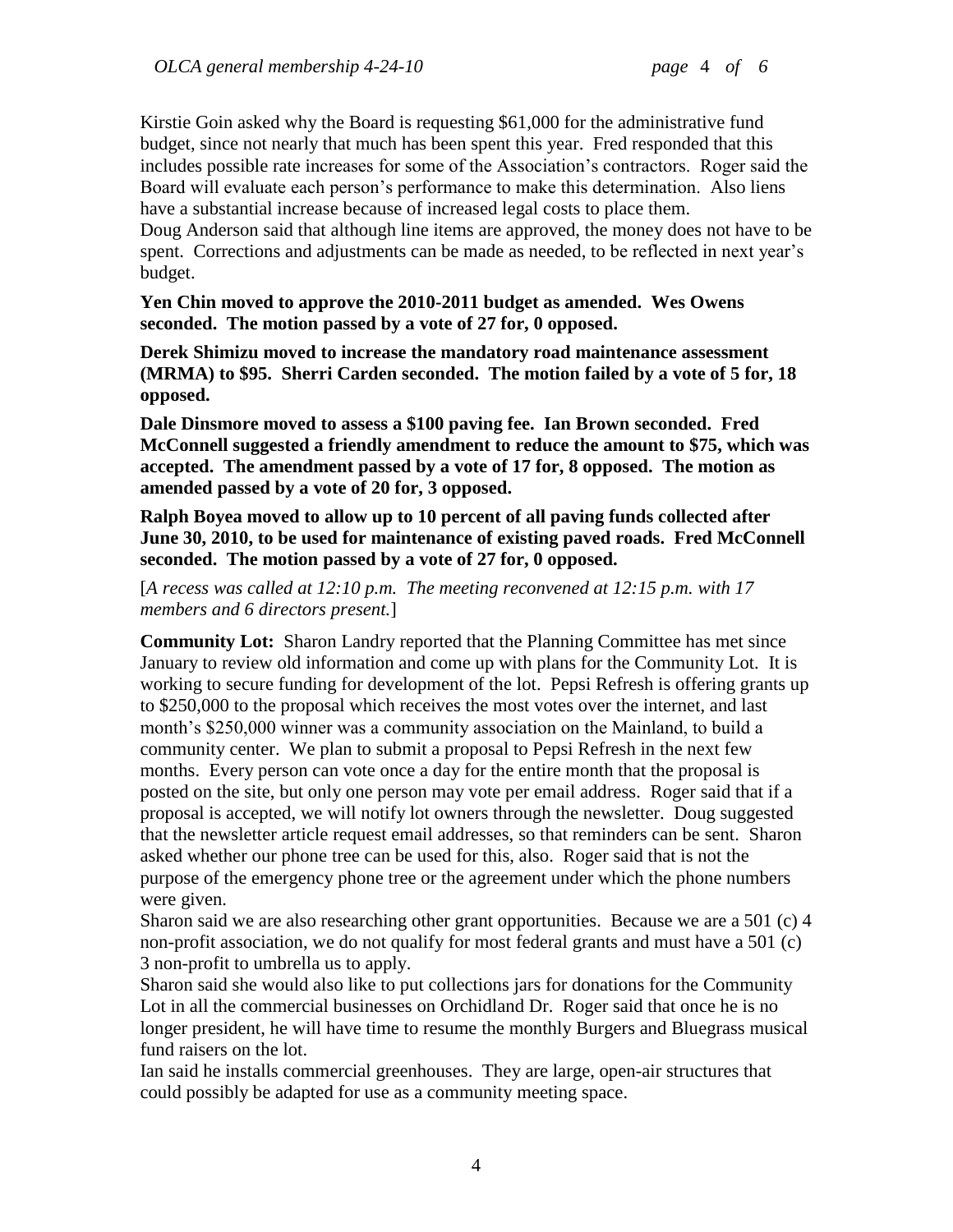**Bylaws:** Roger said that OLCA is not a planned community association, and to become a planned community association, every lot owner would have to agree. The proposed amendment to Article I received a second reading, as follows: Change Name and Purpose to Name, *Description* and Purpose**.** Name is Section 1, **Description** becomes Section 2, and Purpose becomes **Section 3.** Wording of **Section 2, Description—** *Orchidland Community Association is a 501 (c) 4 non-profit corporation, and is not a planned community association and does not fall under the jurisdiction of Hawaii Revised Statutes Section 421J, or any other statute pertaining to "planned" community associations or common interest developments.*

**Doug Anderson moved to accept the amendment to Bylaws Article I as read. Derek Shimizu seconded. The motion passed by a vote of 28 for, 0 opposed.**

Article III, Section 2. Voting Rights. Members shall be entitled to one vote *for each lot owned* at all membership meetings or by mail-in ballot. In the case of more than one owner *per lot* (on the title), only one vote shall be cast *per lot.*

#### **Doug Anderson moved to accept Article III, Section 2 as read. Dale Dinsmore seconded. The motion was tabled because a quorum was no longer present.**

**Adjournment:** The meeting was adjourned at 1 p.m. because a quorum of the membership was no longer present.

Respectfully submitted by:

Kirstie Goin, Recording Secretary

Ralph Boyea, Corporate Secretary